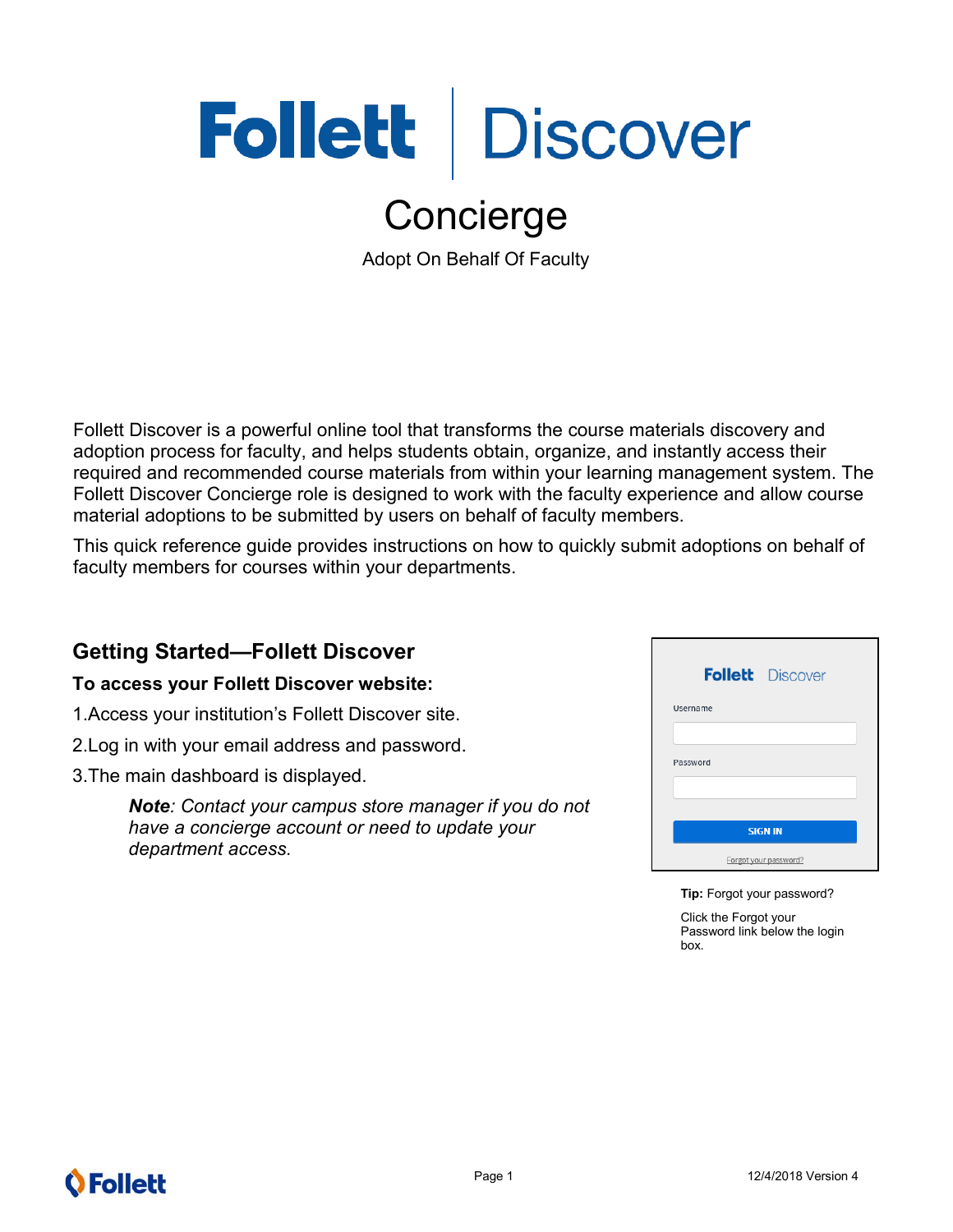The main dashboard makes it easy to start submitting adoptions for the current term. Use the **Department** and **Term** selectors to view each assigned department or easily search for a particular course by course number.

| <b>Follett</b>   Discover · FOLLETT DEMO UNIVERSITY      |                                                          | Message Center <sup>2</sup><br>$\blacksquare$ Hi, Concierge lauren c. $\vee$ |
|----------------------------------------------------------|----------------------------------------------------------|------------------------------------------------------------------------------|
| My Library<br><b>My Courses</b>                          | My Adoption Dashboard                                    | $\alpha$<br>Enter keyword, author, title or 13-digit ISBN<br>Go              |
| <b>O</b> My Courses<br><b>Select Term</b>                |                                                          |                                                                              |
| Spring 2015<br><b>Select Department</b><br><b>BIOL</b>   | <b>Enter Course Number</b><br>Ex. 101, 201L<br>or        | Share<br>$\approx$<br>Update                                                 |
| Biology 0001<br><b>B0001</b><br><b>Manage by Section</b> | Biology 0002<br><b>B0002</b><br><b>Manage by Section</b> | Biology 0003<br>B0003/BIOA0003.2015SP<br><b>INSTRUCTOR: TEST</b>             |
| 13-digit ISBN                                            | 13-digit ISBN                                            | 13-digit ISBN                                                                |

#### **Submitting Adoptions**

You can quickly submit adoptions by entering in the 13 digit ISBN for each course and click **Adopt.**

To search for specific materials, use the magnifying glass in the upper right corner of the screen at any time to search by title, author, ISBN, or keyword



## **O**Follett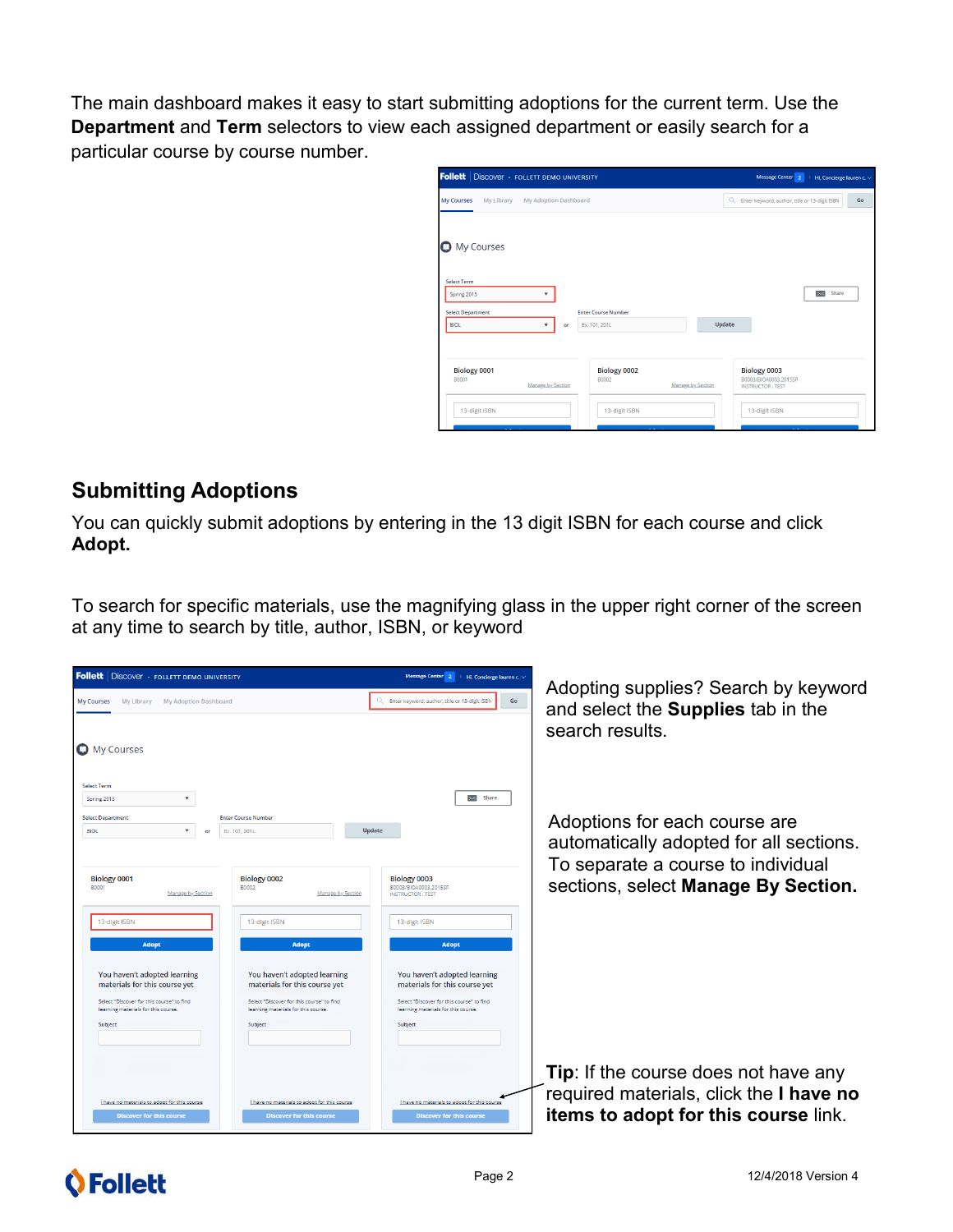## **My Library**

You can use the library to quickly adopt titles you have adopted previously. Import adopted materials easily for the departments you manage. Access your library from the My Library link on the main dashboard or the Copy button within your courses.

| <b>Follett</b> Discover FOLLETT DEMO UNIVERSITY                 | Message Center 2<br>Hi, Concierge lauren c. $\vee$                               |                                                                 |
|-----------------------------------------------------------------|----------------------------------------------------------------------------------|-----------------------------------------------------------------|
| <b>My Courses</b><br>My Library<br><b>My Adoption Dashboard</b> |                                                                                  | $\alpha$<br>Enter keyword, author, title or 13-digit ISBN<br>Go |
| My Library<br>o                                                 |                                                                                  |                                                                 |
| <b>Import Adopted Materials:</b>                                | <b>Select Department:</b>                                                        |                                                                 |
| <b>BIOL</b><br>Spring 2015<br>▼                                 | <b>Update</b><br>v                                                               |                                                                 |
| <b>View Shelf</b>                                               |                                                                                  |                                                                 |
| All Books<br>v                                                  | Go                                                                               | Share<br>$\approx$                                              |
|                                                                 |                                                                                  |                                                                 |
| ×<br>Anatomy of a muscle cell                                   | ×<br><b>Biological Diversity (Theories,</b><br><b>Measures and Data sampling</b> | ×<br><b>Elements of Plant Biology</b>                           |
| ID: OFR:24010                                                   | ID: OER:Nap1_eB0EeWHHAokaxVUhQ                                                   | ID: OER:http dx doi org 10 1038 112273a0                        |

**Tip**: Create shelves to organize your library materials.

To adopt materials directly from your library

- 1.Click the **Copy** button at the bottom of the page
- 2.Select all the materials you wish to adopt
- 3.Select the department and term
- 4.Select all the courses you want to adopt the materials for
- 5.Click the **Adopt Materials** button to submit.

#### **Sharing Adopted Materials**

Sharing the adopted materials with faculty (or for your own personal records) can be done from the My Courses page.

- 1.Select your Term and Department
- 2.Check the **Share Adopted Materials** box
- 3.Check all courses you wish to share the adopted materials for
- 4.Enter in the email addresses of the recipients
- 5.Click the **Send to Recipient(s)** button to share the report.



## **O** Follett

Page 3 12/4/2018 Version 4